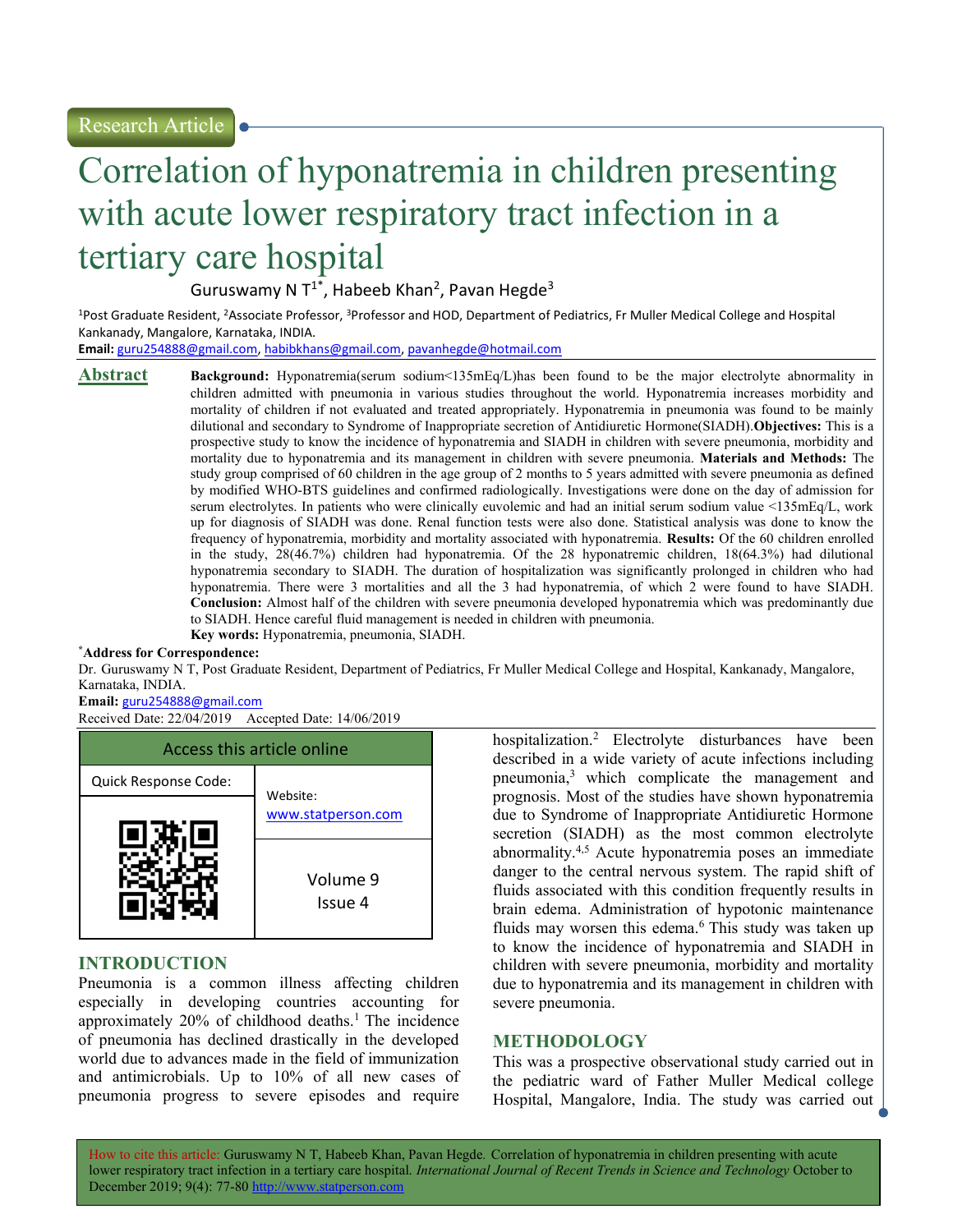after approval from institute's ethical committee and taking written informed consent from parents. A total of sixty children between the age group of 2 months to 5 years admitted with radiologically confirmed pneumonia were included in the study. Severe pneumonia was defined according to modified WHO-British Thoracic Society (BTS) guidelines.<sup>7-9</sup> Children with gastroenteritis, renal disorders, CNS infections, congestive heart failure, adrenocortical disorders and those on drugs which can cause electrolyte imbalance such as diuretics were excluded from the study. Detailed history was elicited from the parents/guardians with relevance to the case and detailed clinical examination was done. At the time of admission, two venous blood samples were collected. The first urine sample was also collected. One venous blood sample was used for the estimation of serum sodium. The second serum sample and the urine sample were refrigerated and were used for the work up for diagnosis of SIADH, whenever required. Urine spot sodium, urine osmolality and serum osmolality were estimated in patients who were clinically euvolemic and had an initial serum sodium value <135mEq/L. Blood urea and creatinine were also measured to rule out any renal dysfunction. The patients' clinical data including age,

sex, duration of hospital stay and the final outcome (discharged or death) were recorded in all the cases. Serum sodium concentration <135mEq/L was considered as hyponatraemia.<sup>10</sup> Serum sodium concentrations of 131- 134mEq/L represents mild hyponatremia, 126-130mEq/L moderate hyponatremia, and ≤125mEq/L severe hyponatremia.<sup>11</sup> Hypernatremia was defined as a serum sodium concentration  $>145$ mEq/L.<sup>10</sup> Laboratory criteria for the diagnosis of SIADH included (1) hyponatremia together with decreased effective serum osmolality<275mOsm/kg (2) Spontaneous urinary osmolality >100mOsm/kg (3)Spot urinary sodium concentration >40mEq/L (4) Normal renal function.<sup>12,13</sup>

# STATISTICAL ANALYSIS

Frequency of hyponatremia was calculated for the total sample and in relation to age, sex and expressed as the percentage. Statistical significance of the comparisons was determined by chi-square, t-test or Z test for proportions whichever was appropriate. P value  $\leq 0.05$ was considered as significant. The analysis was done using SPSS ver.13 statistics package.

## **RESULTS**

|                                                                                                       |                           |                                                             | <b>Characteristics</b> |                        |                                                | All patients (n=60) |                     |                     |
|-------------------------------------------------------------------------------------------------------|---------------------------|-------------------------------------------------------------|------------------------|------------------------|------------------------------------------------|---------------------|---------------------|---------------------|
|                                                                                                       |                           |                                                             | 2 months to 1 year     |                        |                                                | 17(28.3%)           |                     |                     |
|                                                                                                       |                           | Age                                                         |                        | 1-5 years              |                                                | 43(71.7%)           |                     |                     |
|                                                                                                       |                           |                                                             |                        | Male                   |                                                |                     | 31(51.7%)           |                     |
|                                                                                                       |                           | <b>Sex</b>                                                  |                        | Female                 |                                                | 29(48.3%)           |                     |                     |
|                                                                                                       |                           |                                                             | Serum Sodium (mEq/L)   |                        |                                                |                     |                     |                     |
|                                                                                                       |                           |                                                             |                        | (Mean $+$ SD)          |                                                | $135.22 \pm 5.89$   |                     |                     |
|                                                                                                       |                           | Hyponatremia                                                |                        |                        |                                                | 28(46.7%)           |                     |                     |
|                                                                                                       | Hyponatremia due to SIADH |                                                             |                        |                        |                                                | 18(64.3%)           |                     |                     |
|                                                                                                       |                           |                                                             |                        |                        | Duration of hospital stay (days) (Mean $+$ SE) | $7.91 \pm 0.34$     |                     |                     |
|                                                                                                       |                           |                                                             |                        | Number died            |                                                | 3(5%)               |                     |                     |
|                                                                                                       |                           | Table 2: Frequency of hyponatremia according to age and sex |                        |                        |                                                |                     |                     |                     |
|                                                                                                       |                           | Hyponatremia (n=28)                                         |                        |                        |                                                | $x^2$ -test         |                     |                     |
|                                                                                                       |                           | <b>Variables</b>                                            |                        | N                      | %                                              | P value             | <b>Significance</b> |                     |
|                                                                                                       |                           |                                                             | 2 months to 1 year     |                        | 58.8                                           | 0.235               | <b>NS</b>           |                     |
|                                                                                                       | Age                       | 1-5 years                                                   |                        | 18                     | 41.9                                           |                     |                     |                     |
|                                                                                                       |                           | Male                                                        |                        | 14                     | 45.2                                           |                     |                     |                     |
| <b>Sex</b>                                                                                            |                           | Female                                                      |                        | 14                     | 48.3                                           | 0.809               | <b>NS</b>           |                     |
| Table 3: Characteristics of children with hyponatremia Vs children with normal levels of serum sodium |                           |                                                             |                        |                        |                                                |                     |                     |                     |
|                                                                                                       | <b>Characteristics</b>    |                                                             | Hyponatremia<br>(n=28) | No hyponatremia (n=30) |                                                |                     | P-value             | <b>Significance</b> |
| Serum Sodium (mEq/L)<br>$(Mean \pm SD)$                                                               |                           |                                                             | 129.93±2.88            |                        | 139.20±2.30                                    |                     | $0.0001*$           | <b>HS</b>           |
|                                                                                                       |                           |                                                             |                        |                        |                                                |                     |                     |                     |
| Duration of hospital stay                                                                             |                           |                                                             |                        |                        |                                                |                     |                     |                     |
| (days)                                                                                                |                           |                                                             | 8.85±0.56              |                        | 7.03±0.27                                      |                     | $0.0001*$           | <b>HS</b>           |
| (Mean $\pm$ SE)                                                                                       |                           |                                                             |                        |                        |                                                |                     |                     |                     |
| Number died                                                                                           |                           |                                                             | 3(10.7%)               |                        | 0                                              |                     | $0.033**$           | Significant         |

\*t-test, \*\*Z test for proportion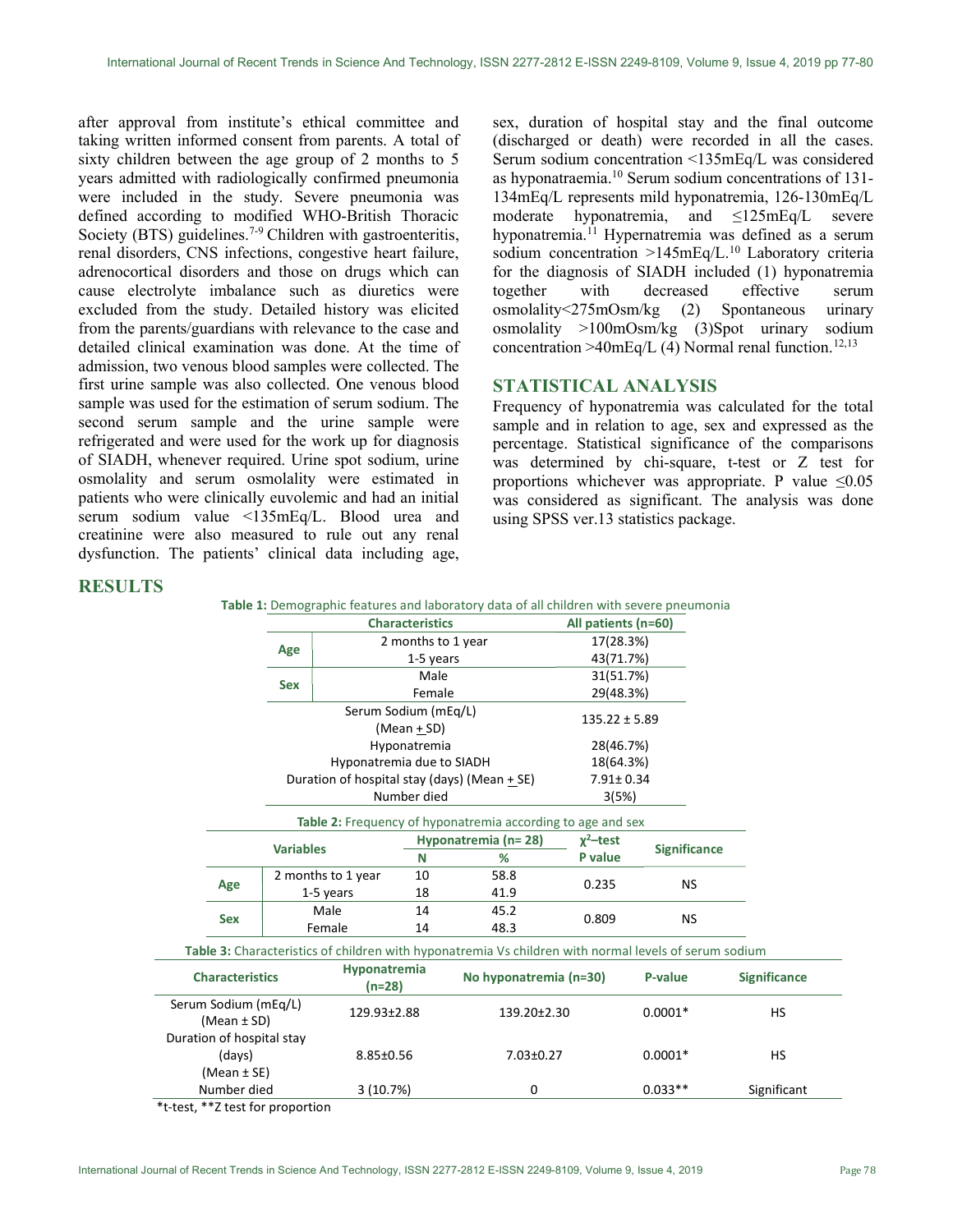

Figure 1: Profile of sodium abnormalities in children with severe pneumonia

The baseline characteristics of the study population are shown in Table 1. The study population consisted of 60 children. There were 17(28.3%) children in the age group of 2 months to 1 year and 43(71.7%) children in the 1-5 years age group. There were 31 males (51.7%) and 29(48.3%) females. On admission, the patients' serum sodium concentration ranged from 121mEq/L to 150mEq/L. Hyponatremia was seen in 28(46.7%), and hypernatremia in 2(3.3%) patients.(Figure 1)There were 11(39.3%) cases of mild, 15(53.6%) cases of moderate and 2(7.1%) cases of severe hyponatremia respectively. The mean serum sodium concentration was 129.9 $\pm$ 2.9mEq/L in hyponatremic patients and 139.2  $\pm$ 2.3mEq/L in normonatremic patients. As shown in Table 2, the incidence of hyponatremia in children < 1 year and 1-5 years was 58.8% (10/17) and 41.9%(18/43) respectively. This difference was statistically not significant.( $p= 0.235$ ,  $\chi^2$ -test) The incidence of hyponatremia in males and females was 45.2% (14/31)and 48.3%(14/29) respectively. This difference was also statistically not significant. ( $p= 0.809$ ,  $\gamma^2$ -test) Of the 28 hyponatremic children, 18(64.3%) had dilutional hyponatremia secondary to SIADH.

Outcome: The mean duration of hospital stay for 60 patients was  $7.91 \pm 0.34$  days. As shown in Table 3, the mean duration of hospital stay for 30 normonatremic patients was 7.03  $\pm$  0.27 days. The mean duration of hospital stay for 28 hyponatremic patients was  $8.85 +$ 0.56 days.The duration of hospital stay was significantly prolonged in children who had hyponatremia( $p<0.05$ ). There were 3(5%) deaths in total and all of them had hyponatremia.

### DISCUSSION

Hyponatraemia could result from a sodium deficit, or surplus of water. Primary illness, impaired water

excretion, inappropriate release of vasopressin, use of hypotonic fluids, redistribution of sodium and water, sick cell syndrome, and several drugs may contribute to hyponatraemia.<sup>3</sup> In various studies hyponatremia was the most frequent electrolyte abnormality in children hospitalized due to pneumonia.<sup>5,6,14</sup> and was associated with a more severe disease and a poorer outcome.<sup>15</sup> In our study 28(46.7% ) children had hyponatremia which is similar to the study done by Don et  $a<sup>16</sup>$  in which hyponatremia was found in 45.4% of children with community acquired pneumonia. The distribution of hyponatremia was not related to age and sex.(Table 2) In our study, of all the hyponatremia, 64.3% were secondary to SIADH. This observation is similar to the study done by Prasad *et*  $aI^6$  in which 64% of hyponatremia cases were due to SIADH. In another study done by Singhi et  $a<sup>15</sup>$  SIADH was the cause in 68% of hyponatremia cases. Administration of sodium and frusemide is indicated only if there are life threatening neurological complications attributable to severe hypo-osmolality. Most patients are best treated by simply reducing the intake of water.<sup>14</sup> Morbidity, as determined by duration of hospital stay, was significantly higher in patients with hyponatremia when compared to those with normonatremia.(p=0.0001, t-test) (Table No.3) This observation is in agreement with the study done by Singhi *et al.*<sup>17</sup> Yet another study done by Singhi et al<sup>5</sup> showed that hyponatremia was associated with a  $60\%$  longer hospital stay. Sakellaropoulou *et al*<sup>3</sup> showed that hyponatremia had a longer duration of hospitalization. In our study, 3(5%) children died during the hospital stay and all the deaths occurred in patients with hyponatremia while no deaths occurred in the normonatremia patients.(p=0.033) (Table No.3) A number of other studies showed similar observations. A prospective study done by Singhi et  $al<sup>17</sup>$  concluded that